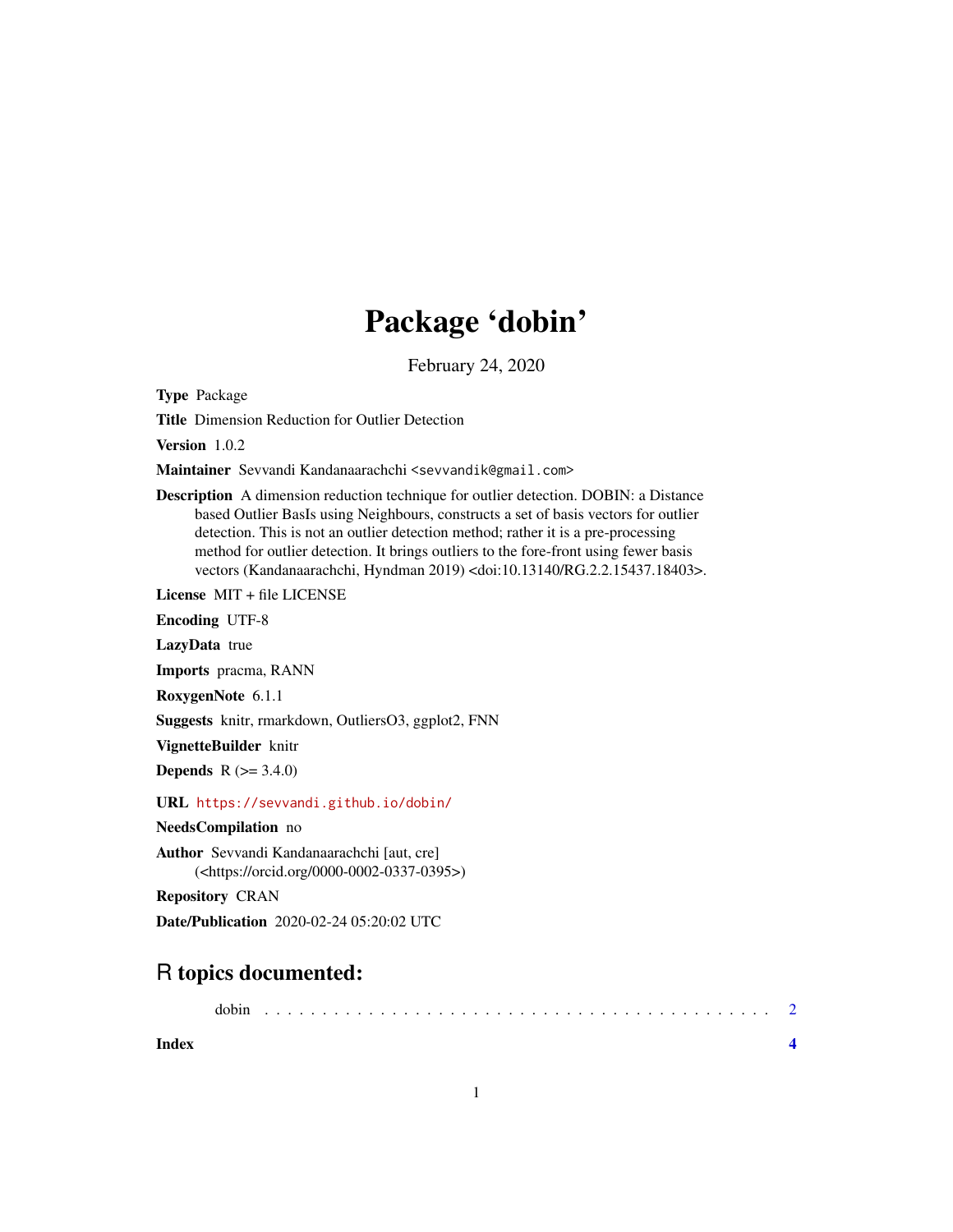#### <span id="page-1-0"></span>Description

This function computes a set of basis vectors suitable for outlier detection.

#### Usage

dobin(xx, frac =  $0.95$ , norm = 1,  $k = NULL$ )

#### Arguments

| XX.  | The input data in a dataframe, matrix or tibble format.                                                            |
|------|--------------------------------------------------------------------------------------------------------------------|
| frac | The cut-off quantile for $Y$ space. Default is $\theta$ . 95.                                                      |
| norm | The normalization technique. Default is Median-IOR, which normalizes each<br>column of meidan $\theta$ and IOR 1.  |
| k    | Parameter k for k nearest neighbours with a default value of 5% of the number<br>of observations with a cap of 20. |

#### Value

A list with the following components:

| vec        | The basis vectors suitable for outlier detection.                                                                                    |
|------------|--------------------------------------------------------------------------------------------------------------------------------------|
| coords     | The dobin coordinates of the data xx.                                                                                                |
| Υ          | The The associated Y space.                                                                                                          |
| Ypairs     | The pairs in xx used to construct the Y space.                                                                                       |
| zerosdcols | Columns in xx with zero standard deviation. This is computed only if the num-<br>ber of columns are greater than the number of rows. |

#### Examples

```
# A bimodal distribution in six dimensions, with 5 outliers in the middle.
set.seed(1)
x2 < - rnorm(405)
x3 < - rnorm(405)
x4 <- rnorm(405)
x5 < - rnorm(405)x6 < - rnorm(405)x1_1 <- rnorm(mean = 5, 400)
mu2 < - 0x1_2 < - rnorm(5, mean=mu2, sd=0.2)
x1 \leftarrow c(x1_1, x1_2)X1 \leftarrow \text{cbind}(x1, x2, x3, x4, x5, x6)X2 <- cbind(-1*x1_1,x2[1:400],x3[1:400],x4[1:400],x5[1:400],x6[1:400])
X \leftarrow \text{rbind}(X1, X2)
```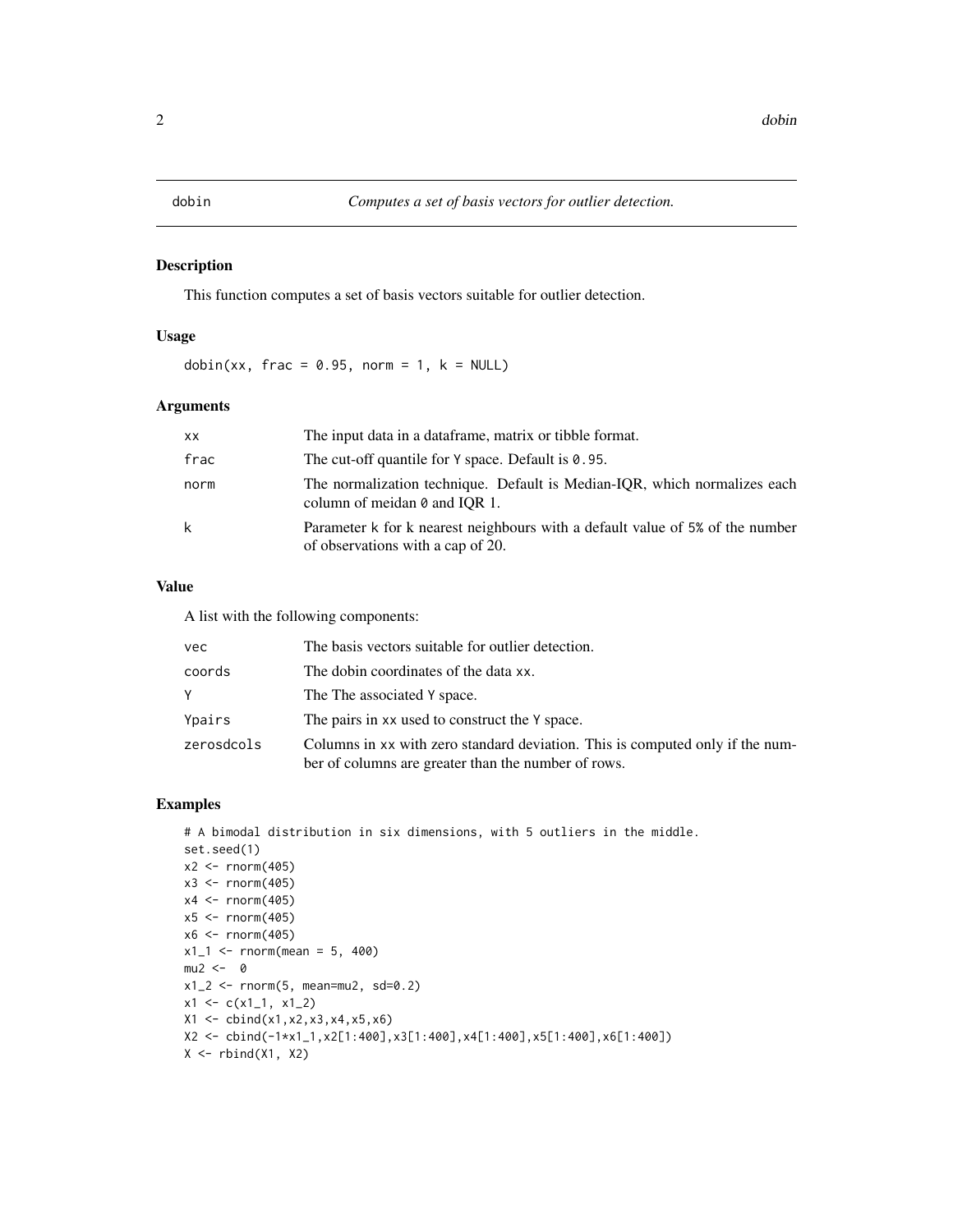$dobin$ 

```
labs <- c(rep(\theta, 400), rep(1,5), rep(\theta, 400))out \leftarrow dobin(X)plot(out$coords[ , 1:2], col=as.factor(labs), pch=20)
```